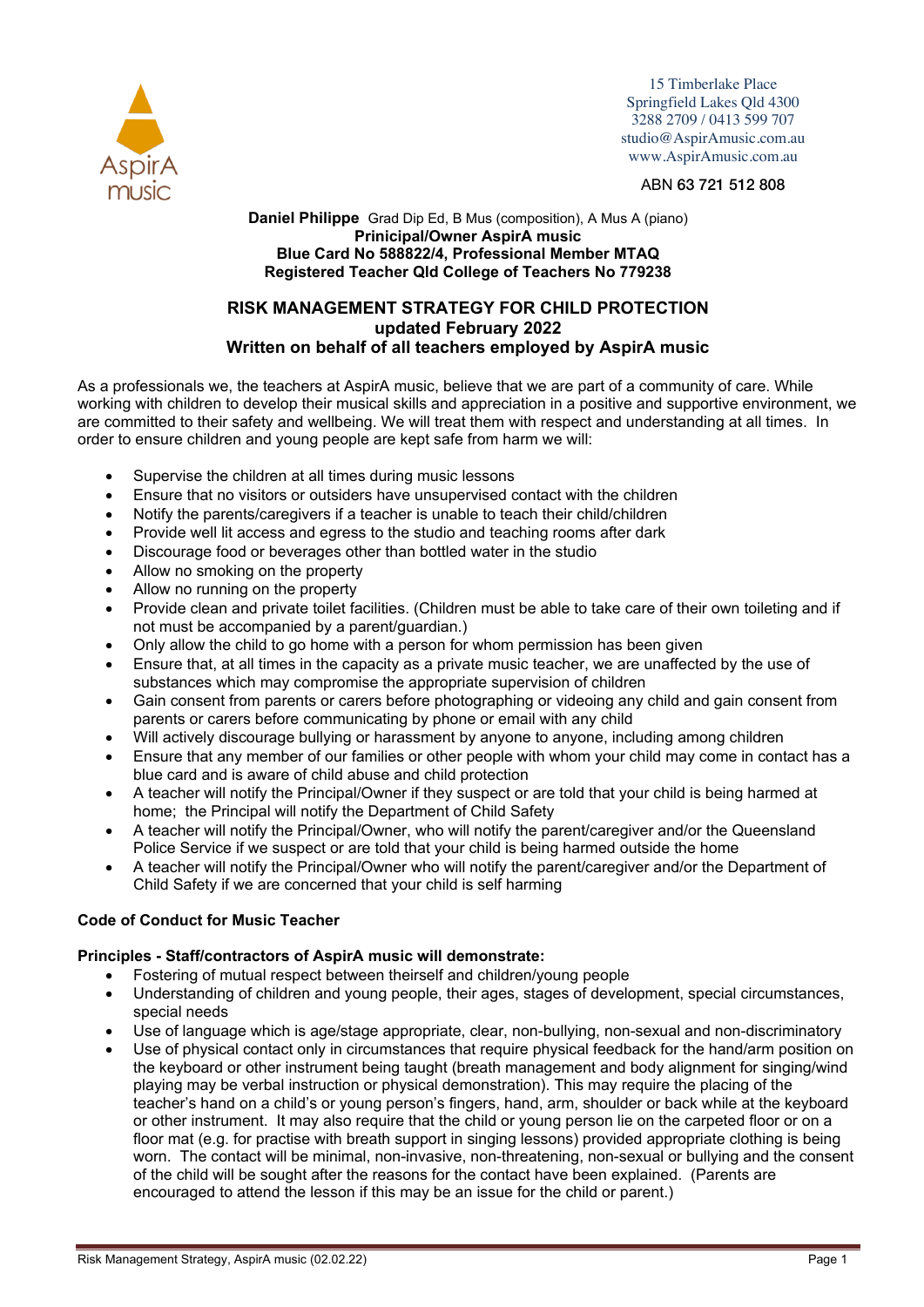- Employment of corrective practices which are not punitive, humiliating or aggressive
	-
- Willingness to listen to child's or young person's concerns/issues
- Willingness to use a variety of methods to motivate child/young person
- Openness to parent/child suggestions, feedback and complaints
- Willingness to provide feedback about your child/ren's progress
- Where applicable, the Principal will have written procedures for recruiting, selecting, training and managing staff and volunteers and will give employees adequate training to do their job safely and competently. We believe training is a two-way process, and encourage employees to participate and to highlight any gaps in their own skills or knowledge they believe they have.
- Training includes internal on-the-job training, written instructions such as standard operating procedures, coaching, external training and courses. Safety training takes precedence.
- Where appropriate, I commit to providing every employee (including myself) training opportunities annually.

# **Photography Policy**

There are certain circumstances where it is appropriate for a parent, caregiver to take photos or videos of their child. Please note that is only acceptable for a parent or caregiver to photograph or video their own child, or the child in their care. The only time it is acceptable for a parent or caregiver to photograph or video any other child is with the clear permission of that child's parents or caregiver, and this should be communicated to the teacher at AspirA music.

Some circumstances where it would be permissible to photograph or video a parent/caregiver's own child are:

- during the lesson, in order to use the video for practise at home
- during the lesson, as a record and/or celebration of the student attending the lesson or achieving quality work
- during a concert organised by AspirA music the performance of the parent/caregiver's own child only.

Regarding posting photos and/or videos on any form of social media, a parent/caregiver should only post those of their own child/ren or those in their care. The only time it is acceptable for a parent or caregiver to post on social media a photograph or video any other child is with the clear permission of that child's parents or caregiver. Photos or videos which show any features which could identify AspirA music or any of its teachers should only be done so with the permission of the specific teacher in the photograph or video, and should be presented in a supportive and positive manner.

## **Use of technology and social media**

Teachers at AspirA music may use technology (such as internet, computers, websites and social media platforms) to enhance the student's learning experience. Technology used during the lesson will only be used for purposes directly related to music lessons (e.g. no texting of a personal nature during lessons).

It is expected that if AspirA music, or any of its staff members in relation their duty to AspirA music, are mentioned or referred to in any social media post, that it is done in a professional manner which is supportive and positive of the school. Issues or complaints about AspirA music or any of its staff members should be made directly to the Principal/Owner and will be dealt with in accordance with this Code of Conduct.

Uploading photographs and/or videos should be done as outlined above, under the section: 'Photography Policy'.

## **Students will demonstrate:**

- Willingness to learn, to listen and receive instruction and a commitment to practise
- Respect for other children, young people, teachers and adults who may be waiting
- Keeping themselves safe while arriving, waiting for and departing from lessons
- Responsibility for appropriate behaviour and reporting inappropriate behaviour and unsafe situations or harm to either their teacher or their parents/guardians.

## **In order to make the music lesson a positive experience for your child/ren, parents should:**

- Feel welcome to stay and observe music lessons without interrupting
- Raise any issues or concerns with the teacher at the beginning or end of the lesson (but not using the previous or next student's lesson time) or as soon as possible at a time of mutual convenience afterwards
- Drop off and pick up child/ren in a timely fashion and in a safe place, leaving the child/ren in the care of the teacher only. Arrival and departure are to be announced clearly and acknowledged by me. Children will be required to wait quietly outside the studio door beside the house (inside the gate) or near the car park within the grounds of TSAC, and not in the street, until pickup.
- Not leave siblings or other children unsupervised on the property
- Provide an emergency contact phone number in the event that they do not arrive to pick up their child/ren
- Provide resources/music as requested
- Give feedback on the policies and procedures.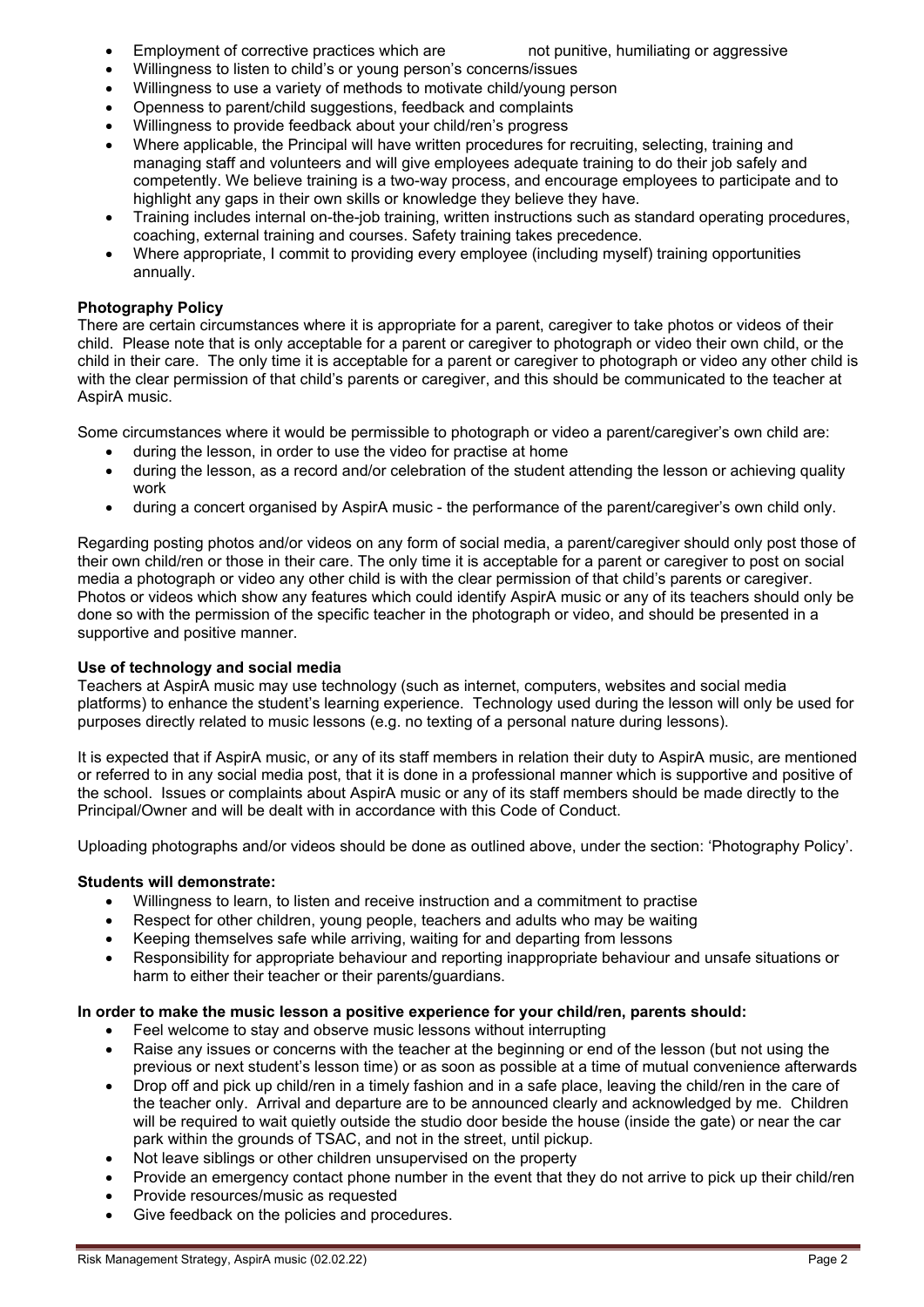## **In order to make the most of the time your child/ren are in the music lesson, the teacher has the right to:**

- end the lesson if a child or young person is non-compliant or obstructive
- raise concerns with the child or young person and/or parent if there are concerns
- expect that concerns be made known as soon as they arise so that resolution occurs as quickly as possible.

## **Children and young people who attend music lessons have the right to:**

- feel safe
- be listened to and involved in decisions that affect them
- have their cultural values respected and their best interests considered
- ask if they don't understand
- be respected and understood
- be safe and free from harassment, bullying or abuse of any kind.

### **Parents and caregivers have the right to:**

- Receive regular feedback on children's progress
- Ask questions or respectfully raise concerns about instruction or children's progress
- Make complaints as per procedures
- Stay and observe lesson unless there is an issue for the child if the parent is present
- Have any personal information treated confidentially and privacy respected.

## **Procedures for handling suspicions or disclosures of harm**

Our response will be appropriate, professional and in the best interests of the child.

### STAGE 1 – Receiving a Disclosure

If a teacher or the Principal receive a disclosure of harm or have reasonable grounds for suspicion of harm occurring, we will:

- Make sure the child is safe
- Receive information in a calm and supportive manner
- Make written notes of any disclosure or suspicion to ensure an accurate record is available for any subsequent action or investigation. Any documentation would be kept confidential and access strictly limited on a 'need to know' basis.

### STAGE 2 – Reporting a Disclosure

We recognise that it is not our role to investigate allegations beyond confirming the need to report the matter appropriately. If this is the case we will:

- Notify the parent/s if appropriate
- Notify the Queensland Police Service if the disclosure or suspicion involves an offence against the child
- Notify the Department of Child Safety if the disclosure or suspicion indicates that harm may have been caused by a family member, or where parents are not acting to protect their child from harm. If this involves an offence against the child the Queensland Police Service will also be notified.

### STAGE 3 – Providing Support

While the matter is being investigated by the relevant authority, we will:

- Support all parties involved including
	- the person making the disclosure
	- the person receiving the disclosure
	- the alleged victim
	- the alleged perpetrator
	- Determine whether the alleged perpetrator is allowed on the premises.

If an allegation is proven the Principal will determine if the perpetrator's involvement with AspirA music will be allowed to continue. If an allegation is not proven or proven to be false we will continue to support all parties concerned in any further contact.

### **Procedures for making complaints**

Parents should contact the Principal/Owner as soon as possible if they have concerns so they can be responded to in a timely manner. This should be done at a time of mutual convenience and **not in the hearing of other parents or children.**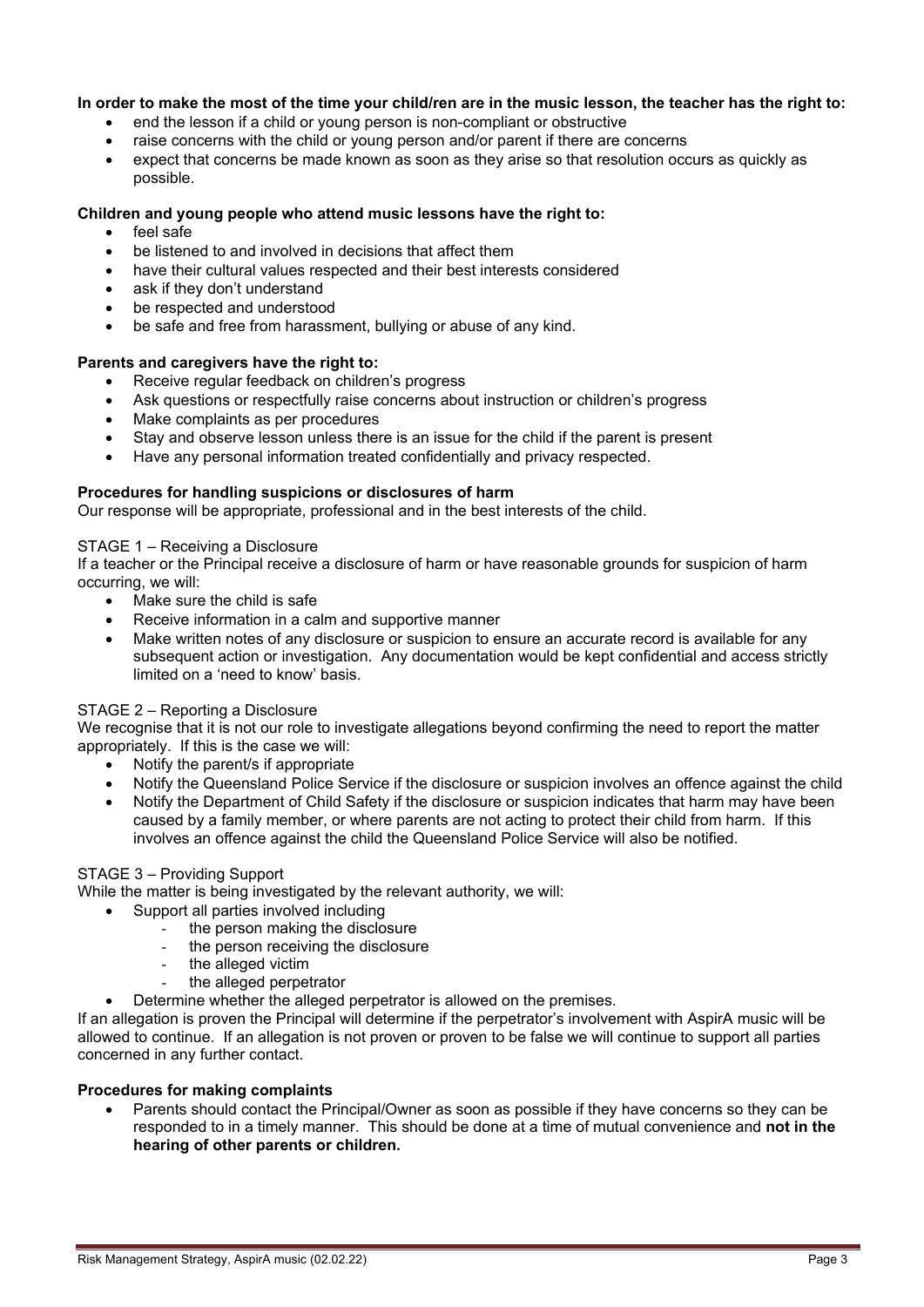|--|

| <b>Risks</b>                                                                                                | Likelihood<br>of event | Consequ<br>ences for<br>the child | Level of<br>risk to the<br>child | Treatment to prevent or reduce harm                                                                                                                                                                                                                                                                                           |
|-------------------------------------------------------------------------------------------------------------|------------------------|-----------------------------------|----------------------------------|-------------------------------------------------------------------------------------------------------------------------------------------------------------------------------------------------------------------------------------------------------------------------------------------------------------------------------|
| Parent does not<br>arrive to pick up child                                                                  | Possible               | Moderate                          | High                             | Procedure for drop off and pick up of the<br>$\bullet$<br>child is provided and discussed with<br>parent/caregiver<br>The parent/caregiver provides other contact<br>$\bullet$<br>if unable to pick up the child<br>The child is to be in sight at all times until<br>$\bullet$<br>their parent/caregiver arrives             |
| Child injures self e.g.<br>falls over                                                                       | Rare                   | Moderate                          | Moderate                         | Assess the injury and call the<br>$\bullet$<br>parent/caregiver immediately if necessary<br>Call for medical assistance if required<br>$\bullet$                                                                                                                                                                              |
| Child says that they<br>do not want to go<br>home with parent                                               | Rare                   | Major                             | High                             | Ask child for reason<br>$\bullet$<br>If the answer suggests harm to the child from<br>$\bullet$<br>someone at home, report to the relevant<br>authorities<br>If not, discuss the issue with parent<br>$\bullet$                                                                                                               |
| The child discloses<br>that they are being<br>physically harmed<br>by parent/sibling                        | Possible               | Major                             | Extreme                          | Depending on information given either report<br>$\bullet$<br>or discuss with the parent<br>Ring Department of Child Safety to clarify if<br>$\bullet$<br>unsure and to report the disclosure                                                                                                                                  |
| The child discloses<br>that they are being<br>sexually abused by<br>a parent or family<br>member            | Possible               | Major                             | Extreme                          | The person to whom the disclosure is made,<br>$\bullet$<br>in conjunction with the Principal will report<br>the disclosure to Department of Child Safety<br>Provide support to the child through Crisis<br>$\bullet$<br>Care if necessary                                                                                     |
| The child discloses<br>that they are being<br>sexually abused by<br>someone outside<br>the family           | Possible               | Major                             | Extreme                          | The person to whom the disclosure is made,<br>$\bullet$<br>in conjunction with the Principal/Owner will<br>report the disclosure to the Queensland<br>Police<br>Provide support to the child and notify the<br>$\bullet$<br>parents                                                                                           |
| The child complains<br>to parent that<br>during music lesson<br>they were verbally<br>abused                | Rare                   | Minor                             | Low                              | Provide copy of the Teacher Code of<br>$\bullet$<br>Conduct and reiterate a commitment to<br>protecting all children from harm<br>Provide procedures for making a complaint<br>$\bullet$<br>Request that the parent attend lessons to<br>$\bullet$<br>observe                                                                 |
| The child complains<br>to parent that<br>during the lesson<br>they were<br>physically or<br>sexually abused | Rare                   | Major                             | High                             | Refer the parent to the Code of Conduct but<br>also their right to report these claims after<br>having clarified the issue with the child<br>The parent is to inform the teacher of any<br>$\bullet$<br>issue that the child has in relation to a lesson<br>to clarify the issue                                              |
| The child presents<br>with depression,<br>sadness and some<br>talk of self harm                             | Possible               | Major                             | Extreme                          | Report the behaviour to the parent<br>$\bullet$<br>immediately. If no appropriate action is<br>taken, then report the behaviour to the<br>Department of Child Safety.                                                                                                                                                         |
| The child's<br>behaviour makes<br>lesson untenable<br>and could cause<br>harm to child or<br>teacher        | Possible               | Moderate                          | High                             | Refer the child to the Code of Conduct<br>$\bullet$<br>Speak with the parent about the child's<br>$\bullet$<br>behaviour, involving the child in that<br>discussion<br>Require the parent to pick up the child from<br>$\bullet$<br>the lesson immediately<br>Require the parent to attend any future<br>$\bullet$<br>lessons |